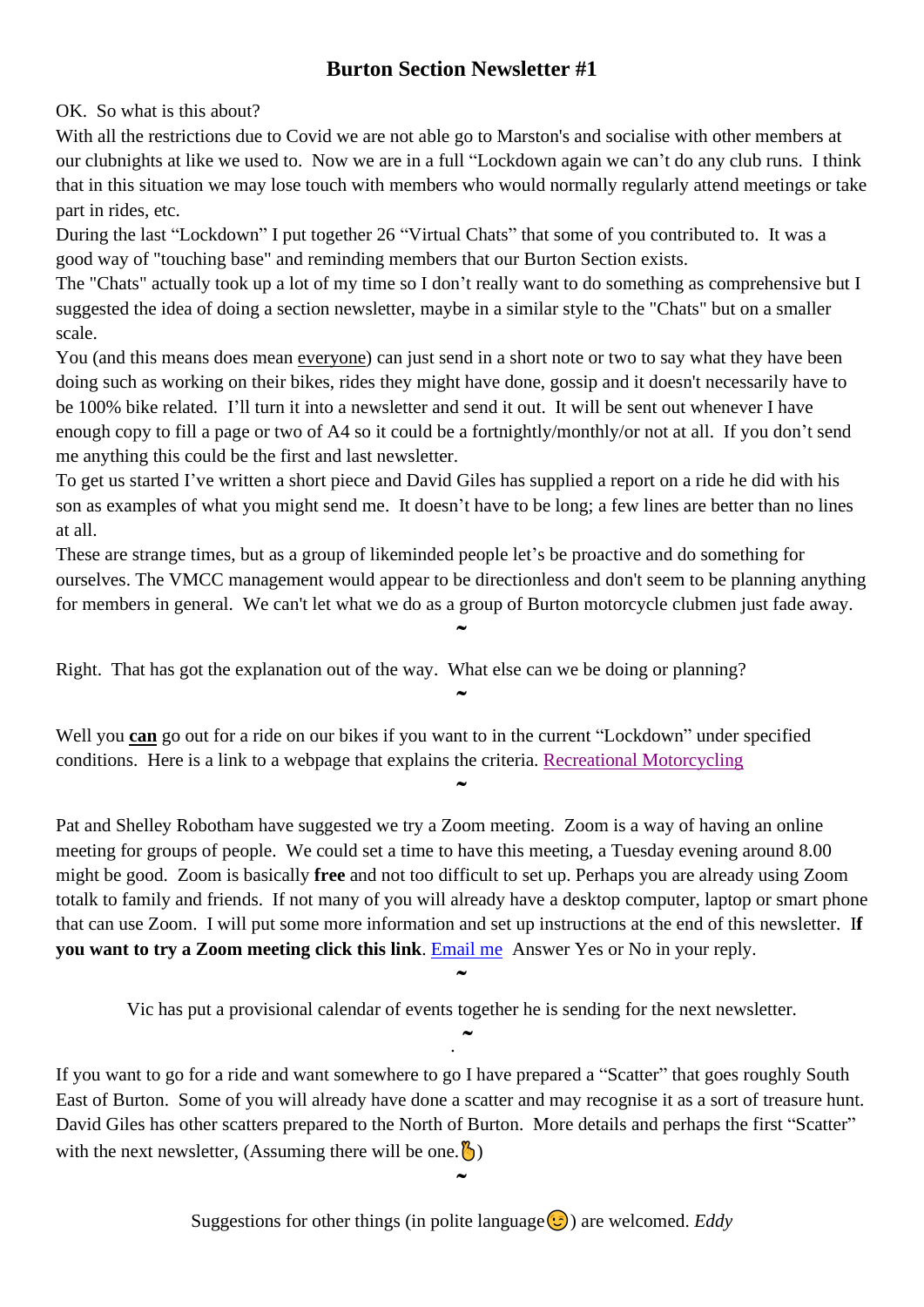# **Contents**

(Scroll down or click a link to go to a specific item.)

- 1. [An account by David Giles of a ride](#page-2-0) with his son in the Peak District.
- 2. [Staff Leaving Allen House](#page-5-0)
- 3. [Eddy explains how he got into motorcycles](#page-5-1)
- 4. [Chairman's report](#page-6-0)
- 5. [Secretary's report](#page-7-0)
- 6. [How to Set up Zoom](#page-7-1)

 $\downarrow$  $\mathbf{I}$  $\downarrow$  $\downarrow$ ↆ ↆ ↆ  $\bar{\mathbf{V}}$  $\downarrow$ ↆ ↆ  $\downarrow$ ↆ  $\downarrow$  $\downarrow$  $\overline{\mathbf{V}}$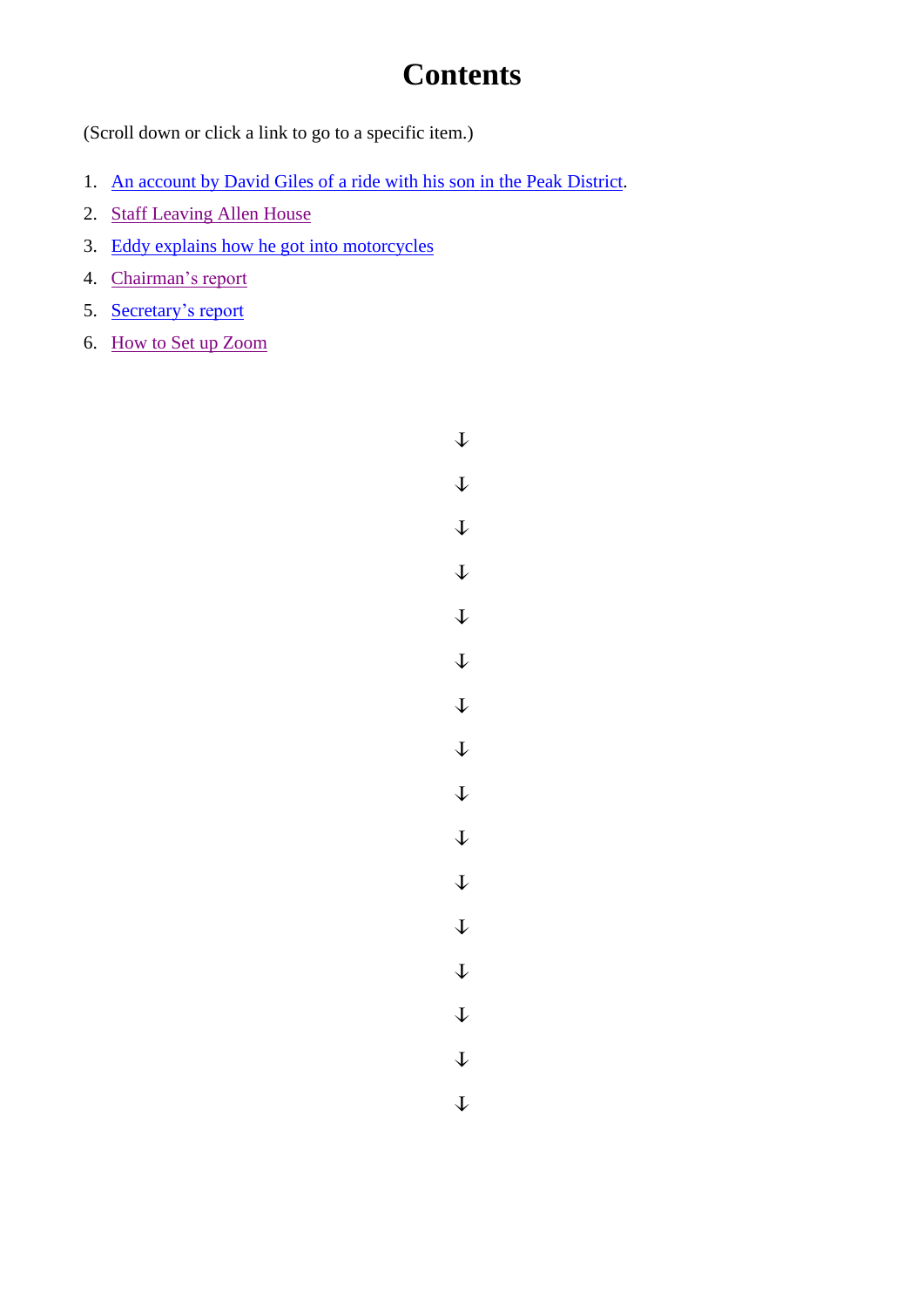#### **A Ride around the Rim**

<span id="page-2-0"></span>Steve pulls alongside and calls across 'Have you seen the view looking the other way?' 'No' I reply. 'Well it's worth a look!' I pull up and turn around. He is right, the view back down Millers Dale towards Monsal Head is spectacular in the bright autumn sunshine. We are looking South, the reverse of the usual view up Millers Dale from Monsal Head which features in just about every guidebook to the Peak District; flexibility is one of the advantages of exploring the countryside on a bike.

It's the end of October and by careful attention to the weather forecast and a bit of good luck we seem to have found a clear window in week of rain and wind. We have been waiting for such an opportunity; a chance to see the autumn colours at their best and, in all probability making this the last decent ride of the year.

2020 has be a strange year with no VMCC events and a period of lockdown, so there have been no 'away' navigation rallies to ride and no local events either, so all my excursions have been made independently on home territory, not that one can complain when the Peak District is on the door step. Looking at my logbook I see that between March and October I have done just over 20 rides and logged 1500 miles, which is about my usual average on my vintage bike. With the exception of one glorious day in the Cotswolds, these rides have all been an exploration in depth of the byways of the Peak District.

Today the plan is to encircle much of this area by riding anticlockwise from a car park at Newhaven, which is mid way between Ashbourne and Buxton on the A53, through the lanes to skirt Bakewell; through Ashford to Millers Dale and on to Tideswell.

West across the high country to Dove Holes; West to just south of Whaley Bridge then South through the Goyt valley; climb to the 'Cat & Fiddle'; turn south through Wildboarclough to Wincle and the Roaches; then over the scarp edge to Warslow and back through the lanes to Hartingron and Newhaven: a 70 mile trip around the heart of the Peak District.

By 10am we are off, and its been a good judgement to wear my pyjama bottoms beneath my trousers, its bright and cold with predominately yellow and brown vista as far as the eye can see – glorious. Care is taken dropping into the sharp curving dip to the bridge at Lathkill Dale followed by the sharp climb out. We avoid the heart of Bakewell by turning left on the outskirts to pass the high school which put us onto a little used lane heading towards Sheldon. A right turn drops us into Ashford in the Water and on to Monsal Dale Head, where we pause but briefly, before dropping into the valley with the river Wye and the railway viaduct on our left. Beyond Cresswell Steve calls my attention to the 'rearward view' and I mention the significance of Litton Slack, scourge of the 1926 ISDT, as we pass it on our left. Tideswell is grey and busy with a 'Kamikaze' pedestrian stepping off the pavement without looking; it's also tricky picking the right-side street to take us on our way over Dale Head to Peak Dale. We seem to have lost the sun and without the trees and with barren stone walled fields the colours have become monochrome. Peak Dale with its mining facilities grouped around the railway has always been a bit grim as has Dove Holes where we cross the A6 and take a little frequented 'single track' lane with passing places which 'roller coasters', ducking and diving, twisting and turning, its way to the west on the hill side to the south of Chapel en le Frith. It feels quite wild and the views are great, the tower blocks of Manchester can just be seen in the far distance. At Ladder Hill on the western end the metalled road makes a big detour to the south. But alternatively, there is a direct continuation of about a mile over a green lane. If memory serves me correctly this is pretty straight forward, but I haven't used it for probably 15 years or more and then I would have been on a trail bike. The tarmac swings left and I turn right in to a climbing lane: to be immediately faced with a loose boulder strewn track; not big boulders, maybe 6 inches or so, but consistently one behind the other, as far as one could see. The 'feet up' approach ceases after about ten feet as the forks clang and handlebars are wrenched; down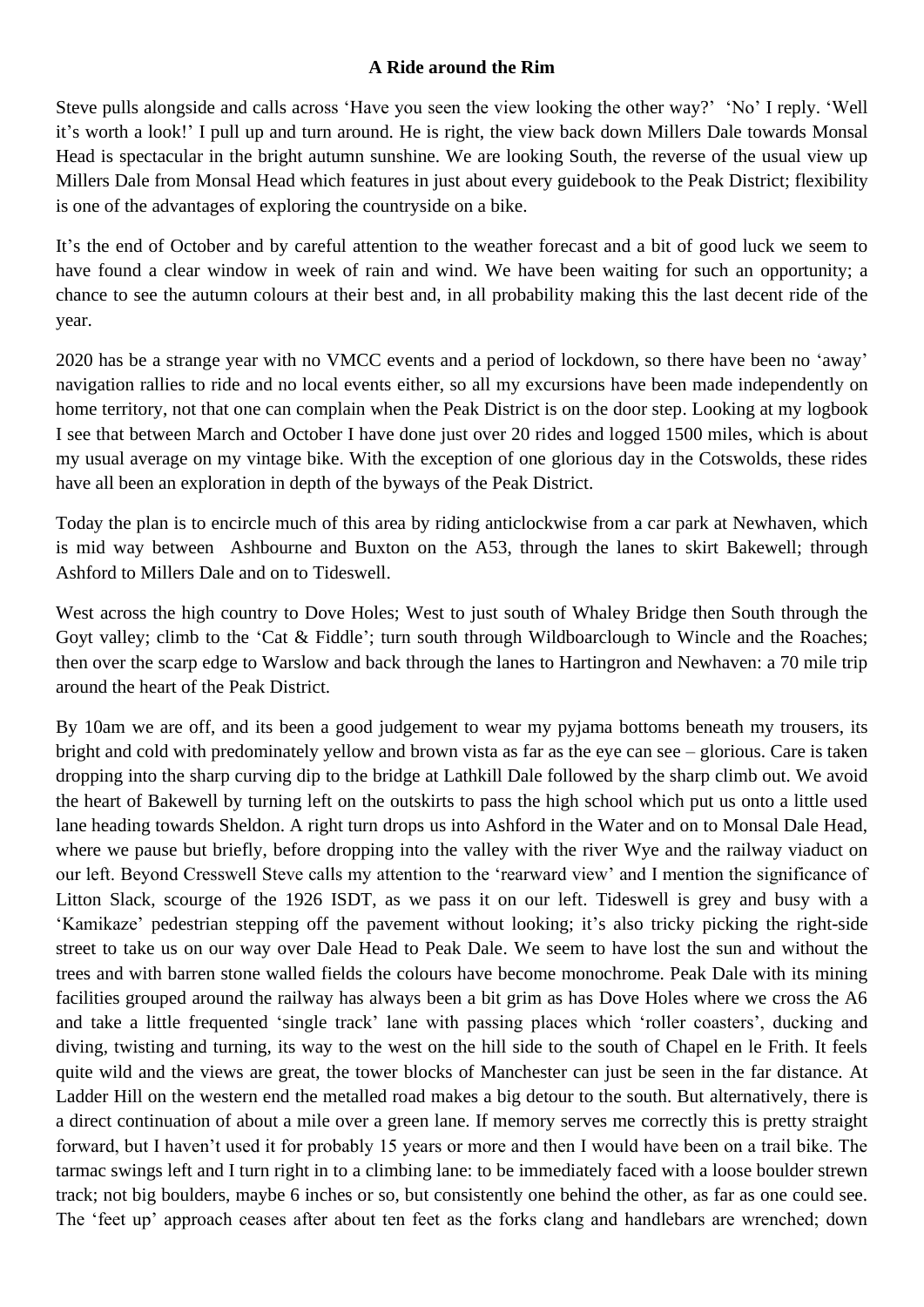come the feet and its unremitting vigorous 'paddling' as I seek desperately to pick a path and maintain forward motion. Where my trail bike with its superior suspension floated over the stones, my 1956 250 BSA with its very limited suspension and low ground clearance very definitely does not. I also have to slip the clutch which is not a good idea for any length of time. Just short of the end of the climb which was about 200 yards in length I falter and stop: it was me rather than the bike that had run out of breath. 'Well, you got further than I thought you would' said Steve, 'I'll go on ahead and see what it's like' and with that the Serow skipped ahead. On his return he reports 'You have done by far the worse bit, it seems okay from here on'. So on that basis we proceed, and apart from a concealed large stone in the bottom of a wide pool so it was – until the end. Here again the lane sloped down-hill, this time over rocky ledges which looked decidedly damp and potentially slippery. (Steve had not reconnoitred this far) I eased the bike down on tickover only daring to use the back brake, fervourently wishing for an exhaust valve lifter, which of course I didn't have. But I escaped unscathed.

After a very welcome break for a sandwich we join the A5004, which has nice views over Fernlee Reservoir, and turn south towards Buxton and the Goyt valley another Peak District scenic classic: a delightful single lane road, which only allows traffic to run from North to South, it runs along the hillside above a tumbling stream with a packhorse bridge: from here we exit onto the A54 and climb to the 'Cat and Fiddle'.

We do not tarry here as storm clouds are clearly building on the horizon as we turn West and shortly after South to drop into the valley which leads to Wildboarsclough: another 'classic' where the trees are still extremely beautiful. As the whole valley will be again in the Spring. We are now riding in persistent fine rain which obscures our goggles making map reading and way finding more difficult as we venture onto the roads passing Wincle and Danebridge searching for the narrow byway that will take us East passing Swythamley Hall estate to the Roaches. By now wet leaves cover the lesser-used lanes making our cornering very circumspect; conditions under which we miss the turning and have to turn back. 'Is this the road do you think' I ask turning into what looks to be the drive to a farm. But yes, it is, the lane going around the

buildings and on to Clough Head. Here another short green lane runs along the edge of a field to place us back amongst the ramblers and their cars at Roach End. 'Nice one', and the rain has stopped. The route is still spectacular as we drop to the A53 Buxton – Leek road and climb over the scarp edge at Oxbatch, where the wind always blows, which in turn helps us across the open moor land as we descend to Warslow and comparative civilization. From here its main road to Hartington and then another little byway variant through Heathcote to the A515, Newhaven and the car park.

*Dave Giles* - 18/11/20

A map showing the route marked in red and a photograph of the bikes follows. *Eddy*

- $\mathbf{L}$
- $\mathbf{L}$
- $\overline{\mathbf{V}}$
- ↆ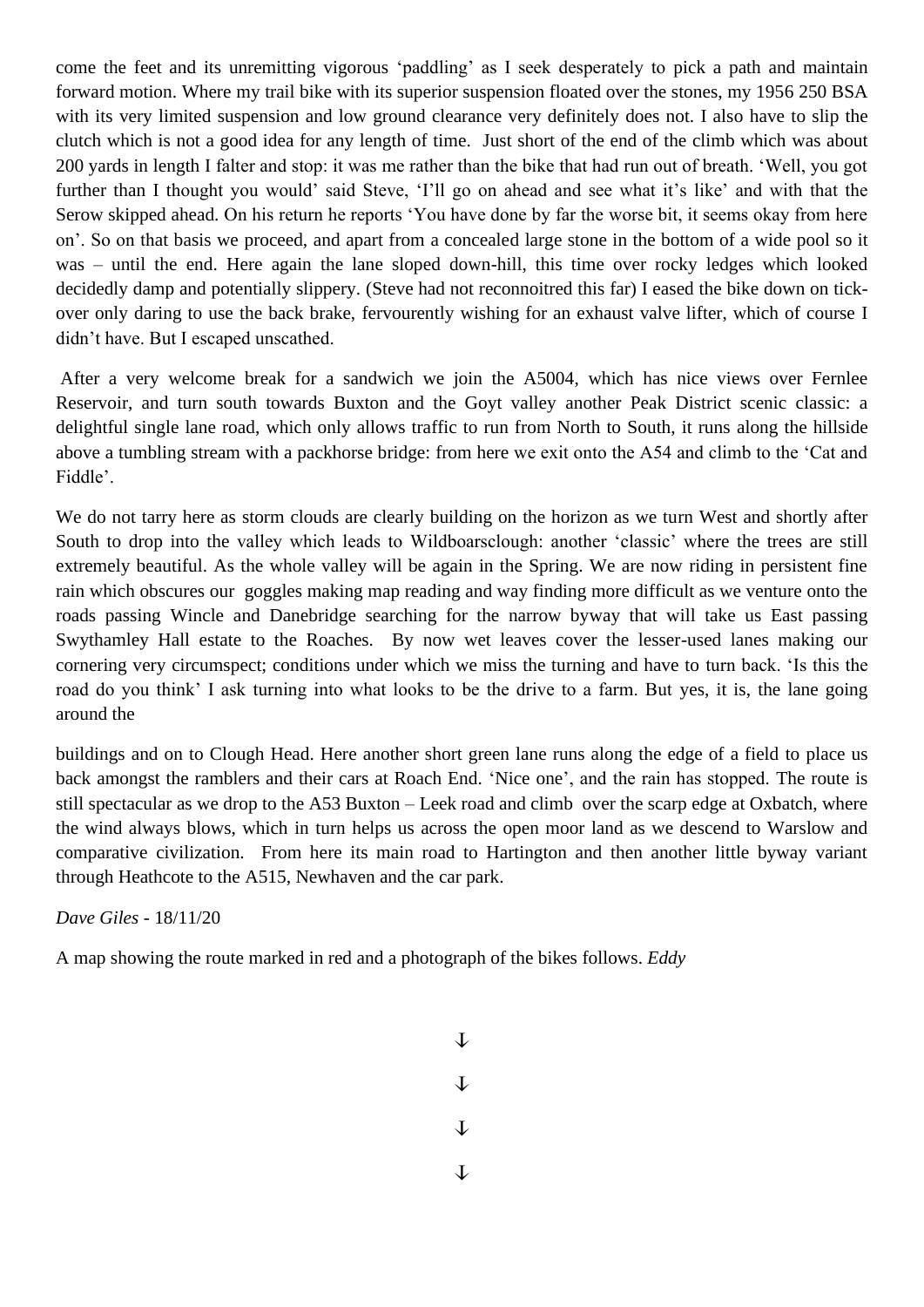#### **David's Route**



#### **The Bikes**

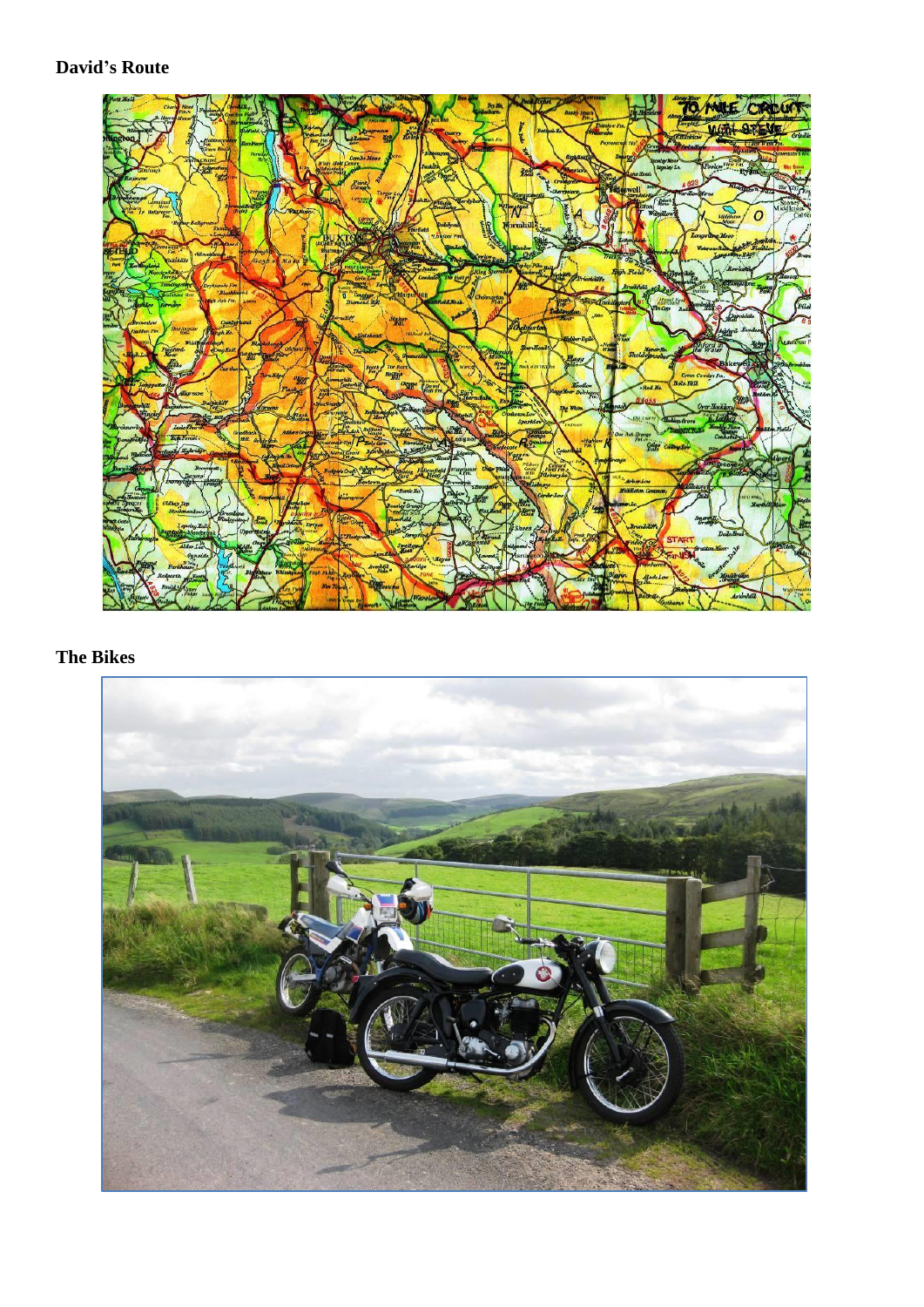<span id="page-5-0"></span>.

As a result of the staffing changes in Allen House we are saying goodbye to Vicky Frost whose tenure after 16 years ends officially at the end of October, although due owing holiday entitlements she actually left on the 16th of the month. Pam Goodyear, stalwart of the front desk for the last 15 years, is due to finish at the end of December, although with accrued leave that is likely to be at Christmas time.

#### **How Did I Get into Motorcycling?**

**˜**

<span id="page-5-1"></span>How did I get into motorcycling? Back in the 60's it was likely that many youngsters may have had a dad or older brother that had a motorcycle. He might have used it for getting to work or might even have been the family transport until they could afford a car. If there was a motorcycle in the family, there was a good chance that other members of the family would get a motorcycle too. Some parents weren't too keen on there kids having a motorcycle and said no or hoped they would grow out of it.

My dad never owned any kind of motorised transport and I think that was a good thing as I don't even think he was safe on a pedal cycle. I only had one relative who had a motorcycle when I was in my teens and that was an uncle who had what was probably a Francis-Barnett or James with a Villiers engine. I remember seeing it once when he visited my grandparents where I spent a lot of my free time. I don't think I took too much interest then.

The first recollection of a glimmer of interest in motorcycles came when I maybe 14 or 15 years old. My grandparents were going to stay with my aunt who lived in Eastbourne. My grandparents asked if I would like to go with them. I did and as it was during the long summer school holidays went for a month. I was on my own most of the time during the day, so I usually spent my time on the beach or wandering around exploring Eastbourne. One day I came across a motorcycle shop and as I walked past, I glanced in the window and something caught my eye. It was what in hindsight was perhaps a shiny new BSA C15. I thought that looks nice, I bet it would be nice to own something like that. That's where the seed first got planted.

Some of my best friends at school were interested in motorcycles. One of these was Steve Brotherhood who lived at Overseal. I used to go over and see him quite often, riding there from Ashby de -la Zouch on my pedal cycle. I did a lot of cycling in those days. I think Steve's dad might have had a bit of a smallholding in Overseal, there was certainly an old barn and an old two-stroke motorcycle with a hand change. We tinkered with it and occasionally got to start. On another occasion Steve had a BSA Bantam that ran quite well and just up the road from where Steve lived there was green lane going off into the fields. We pushed it up to the lane and that is where I rode a motorcycle for the first time. What a revalation and feeling of power! OK, you don't often hear BSA Bantam and power mentioned in the same sentence but anyway you didn't have to pedal it.  $\triangle$  I rode it to the end of the lane and turned around in field. That was a big mistake as the farmer spotted us and told us to "clear off", although I think his language was bit stronger than that! (I've just looked on Google maps and what do you know, Green Lane in Overseal exists but now the start is tarmacked and has houses but if you drive down it far enough it becomes that same rough farm track but don't go into a field, there might be another farmer there to tell you to \*\*\*\* off.  $\binom{•}{•}$ )

In my last year at the boys school I went to in Ashby one or two of the lads were old enough to ride motorcycles and some had parents with enough money to buy a motorcycle for their son. There was no spare money at home so there was no chance of that happening for me. I remember towards the end of my last term at school, one of the two of the lads came to school on their motorcycles. Talk about green with envy!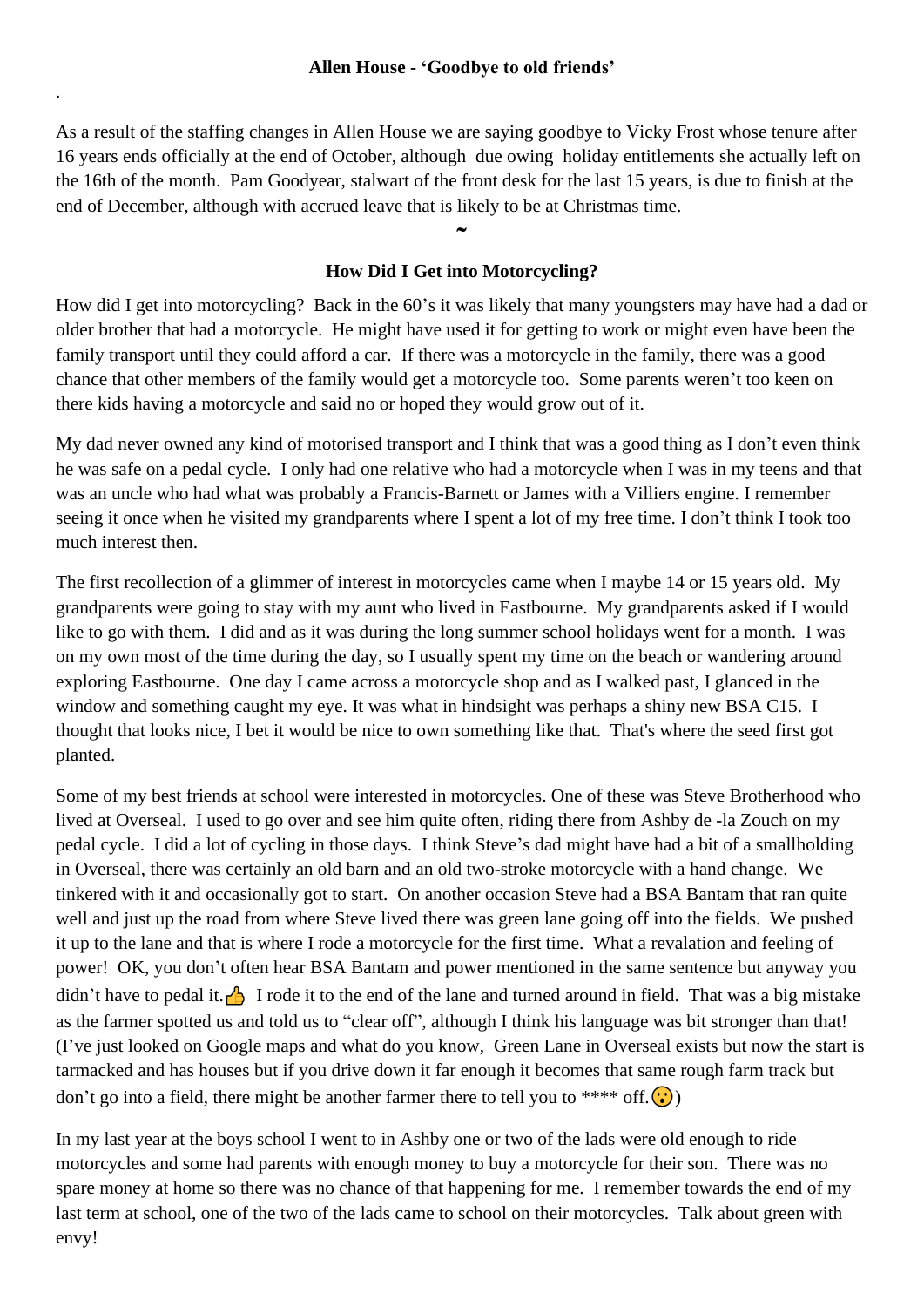I had an evening paper round that paid 10 shillings a week. (If there are any young people reading this, 10 shillings is 50p, big bucks as they say. I was determined by now to have a motorcycle of my own and I put that 10 shillings every week into a post office savings account.

When I had left school, it was mentioned that I would need some transport to get to work. An uncle who lived in Smisby said he knew somebody that had an old bike they didn't want much money for. He lived at Calke and my uncle took me to see it. It turned out to be an old, very worn, late 40's, BSA C11. The man wanted £10 for it. I had £10, I said. "I'll have it". He must have felt sorry for me and said give me £9 pounds and that was how I got my first motorcycle. Let's be honest about this, it was a bit of a knacker if truth be told. It was nothing as nice as the new BSA C15s, Ariel Arrows, Royal Enfields, Hondas and Yamahas owned by some of my friends but that didn't matter it was mine.  $\odot$ 

I don't remember how I got it back to Ashby where I lived but I do remember spending countless hours hand painting and tinkering to get it up and running and in reasonable road going order. This was in the early 1960s and that's how I got started motorcycling and 60 years later it doesn't look as if I'm going to grow out of it any time soon. *Eddy*

Do you have an interesting short story you would like to share with us?

**˜**

**˜**

#### <span id="page-6-0"></span>**Chairman's Report 2020**

Obviously, we will not be holding our usual AGM with the restrictions on meeting people and venues closed, I am putting this report on our website to try and keep things as normal as possible. Following last year's AGM things started off as normal. We had the Skittle night and the Slide night, at

which John Stone was presented with the Clubman of the year award for his continued support and dedication to the Section, we had an interesting talk in February after which things started to go downhill when the virus struck, we had to postpone and eventually cancel all events.

In stepped Eddy Grew with his regular "Chats" on the website.

These proved extremely popular and showed us what talented members we had, ranging from exceptional engineers to authors of fascinating tales, some true some fiction. Along with interesting puzzles it kept us in contact throughout the lockdown.

I would like to thank Eddy for all his time-consuming work in helping to keep us together.

Once the lockdown was eased certain Sections started to organize various runs , locally North Birmingham arranged a series of scatter type runs and Mick Leach completed these with some of our members and other riders, he also arranged several runs himself, including our own Autumn Mist and Frostbite runs, which were both successful and well attended, my thanks go to Mick for all his time and expense in arranging these.

It has been suggested that we do some similar runs as North Birmingham, but on a smaller local scale, this would keep the section alive and I urge anyone interested to get involved and come up with such a run, it does not have to be a marathon just enough to keep the Section active.

I have spoken with Ann our Treasurer and she informs me that obviously there has been little change in the accounts since last year with few outgoings, and that our finances are healthy, we will not be putting these on line but if anyone has any questions she will be happy to answer them.

Finally, I wish you all good health and let us hope we can get through this pandemic and resume our hobby of enjoying riding our old motorcycles together. *Mick Dughan*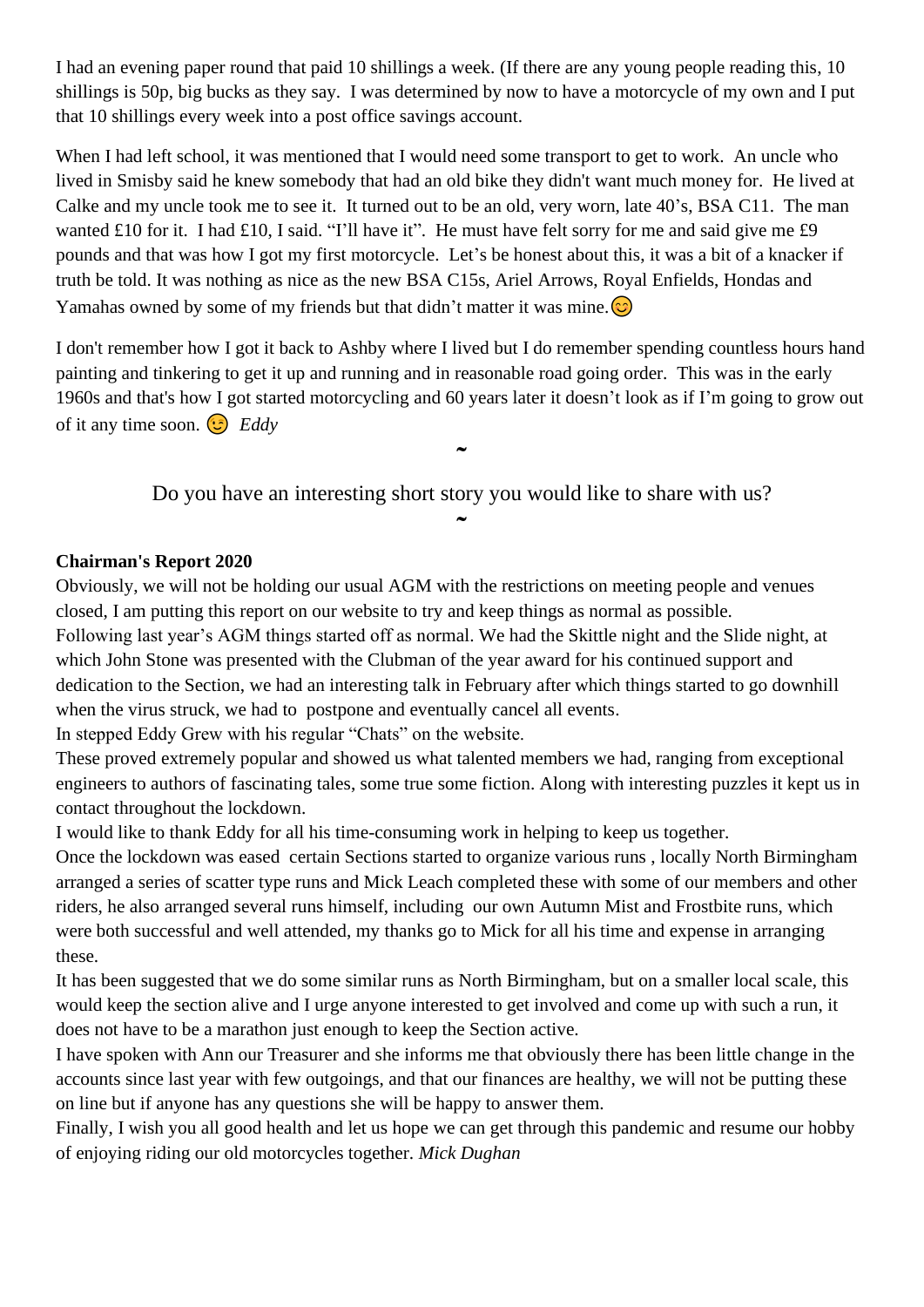#### <span id="page-7-0"></span>**Secretary's Report 2020**

Not a lot to report this year but I'll sum up what we did have.

Starting with the A.G.M. which had 23 members turn up, all went well with no changes.

The December club night when we take on the London Douglas club at skittles was well attended and once again they put us to shame, need to try harder next time.

January slide night was very well attended with 58 turning up, always a good night's entertainment. On the night we presented John Stone with the well-deserved clubman of the year award. Well done John.

On the February club night, we had 27 members turn up to hear John Perry give his very interesting talk on stagecoaches and the roads they drove them on.

The March club night was a natter night with 23 members turning up. Not knowing that this would be the last meeting of the year.

From here on in it was Eddy Grew that kept a lot of the members going with his chat line on the website and for this I would like to thank him.

I would also like to thank Mick Leach for organizing and leading the last and only club runs that we did this year. These were the Autumn mist run from Conkers with 12 riders and the Frost bite run from Tutbury with 16 riders, both very pleasant rides.

With the hope that things pick up next year I have written to Marston's to book the room for the meetings and the car park for the Parade. *Vic Carrington-Porter*

# **How to Set Up and Use Zoom**

**˜**

<span id="page-7-1"></span>If we are going to try a Zoom club meetings and you haven't used Zoom before you can setup your equipment using the following:-

#### **Hardware requirements.**

You should be able to join a Zoom meeting using your smart phone, laptop or a PC. It is probably a little harder to follow a multi-user meeting if you are using a smartphone with a small screen.

This walk through is for a PC or Laptop with a Windows 7 or later operating system. If you have anything else there is Zoom guide linked to at the end of this email for additional information.

If you are using a PC that does not have a microphone and camera, they are readily available from around £10 and upwards. In general, you get what you pay for but there is no guarantee that high price is always high quality. We assume that your PC/laptop already has speakers.

A combined camera and microphone is simplest and plugs into a USB socket. Once plugged in you laptop\PC should set it up automatically.

A camera is not essential. You will be able to see the other participants in a meeting but they will not be able to see you. You must have a microphone to join in unless you wish to type your comments and questions.

If your internet connection is slow, you may have to turn off your camera to hear the audio clearly.

#### **Ways of joining a Zoom meeting.**

It is possible to join a meeting without opening account by simply clicking on the link in the invitation and following the instructions.

If you intend to do this and are inexperienced with Zoom, I suggest you start at least half an hour before the meeting begins to get everything sorted out.

It is a good idea to create a Zoom account beforehand to gain familiarity with how it works before the meeting starts.

Here are the instructions. If any links don't work, copy and paste them into your browser:-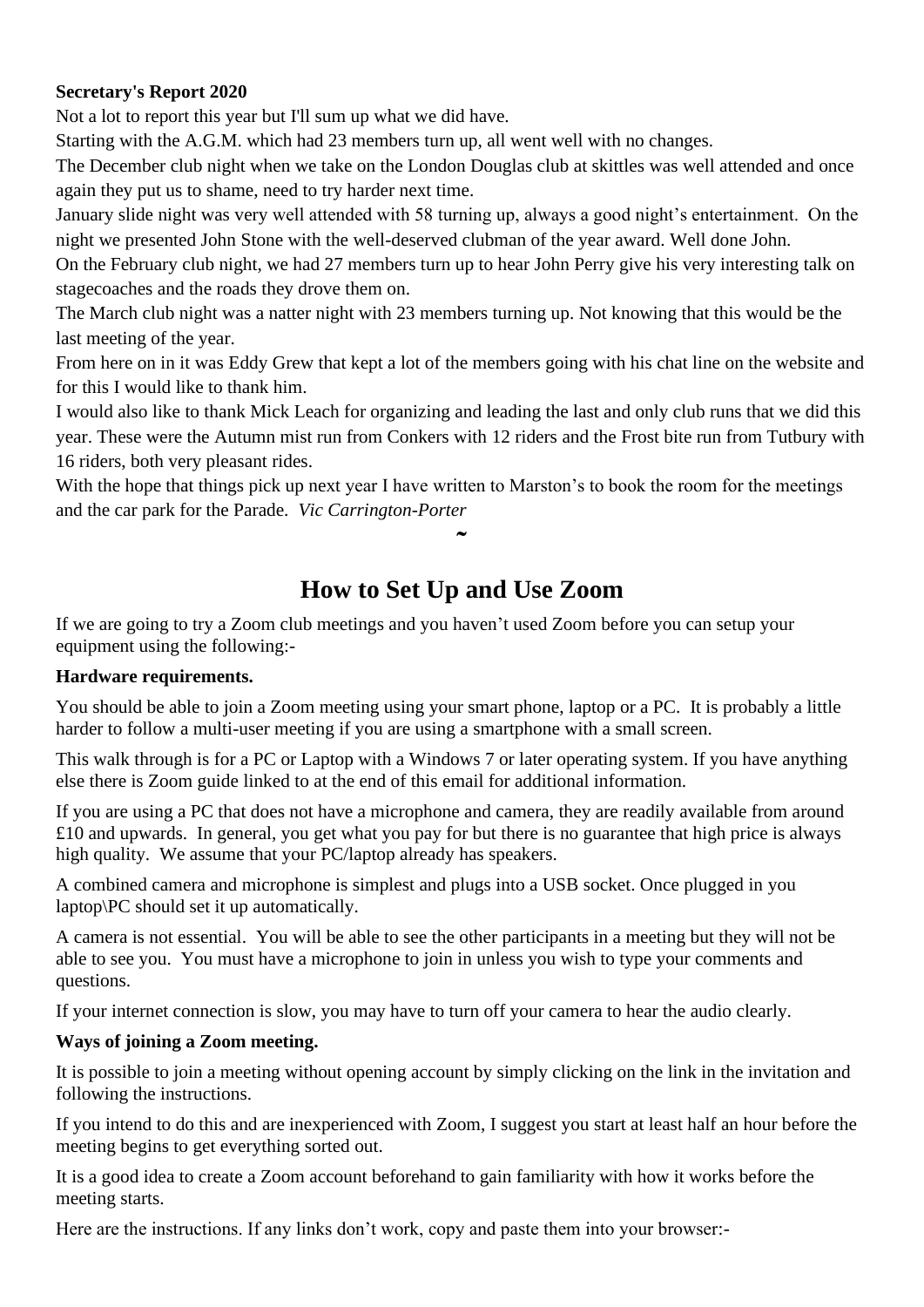#### **1) Open a Free Account**.

Go to<https://zoom.us/> and then click "Sign Up It's Free in the top right hand corner of the window.

Enter your name, email address, chosen password and date of birth when prompted.



You'll receive an email from Zoom to activate. Go to the email message and click "Activate Account".

#### **2) Download the Zoom "client" (App).**

This is small piece of software that provides the meetings window and functions.

You can download it from the Zoom website or by using this link: <https://zoom.us/download>

Click on the blue download button to download the ZoomInstaller.exe file.

Run the downloaded file. It will install itself; you don't have to do anything else and when it has finished installing you will see the Zoom meeting screen as shown below.

| Coom Cloud Meetings | zoom                        | п | $\times$ |  |
|---------------------|-----------------------------|---|----------|--|
|                     | <b>Join a Meeting</b>       |   |          |  |
|                     | Sign In                     |   |          |  |
|                     |                             |   |          |  |
|                     | Version: 5.4.3 (58891.1115) |   |          |  |

In can now move on to the next instruction:

#### **3) Test hardware and the Zoom client.**

#### Go to<https://zoom.us/test>

I strongly recommend you do this when you have just installed Zoom as it checks that your video and sound is set up correctly before "going public".

#### **4) Joining a meeting**

To join the meeting, a meeting ID and the password are required. You will usually get this information in an email invitation.

The simplest way is to click on the meeting link in the email so the Zoom client opens and all you have to do is type in the meeting password shown in the email.

Follow the prompts, selecting your video and audio choices etc. Joining the meeting can be a little slow, so give it time to respond.

If for any reason this doesn't work, open the Zoom client, click "Join Meeting", then type in the meeting ID and password when prompted.